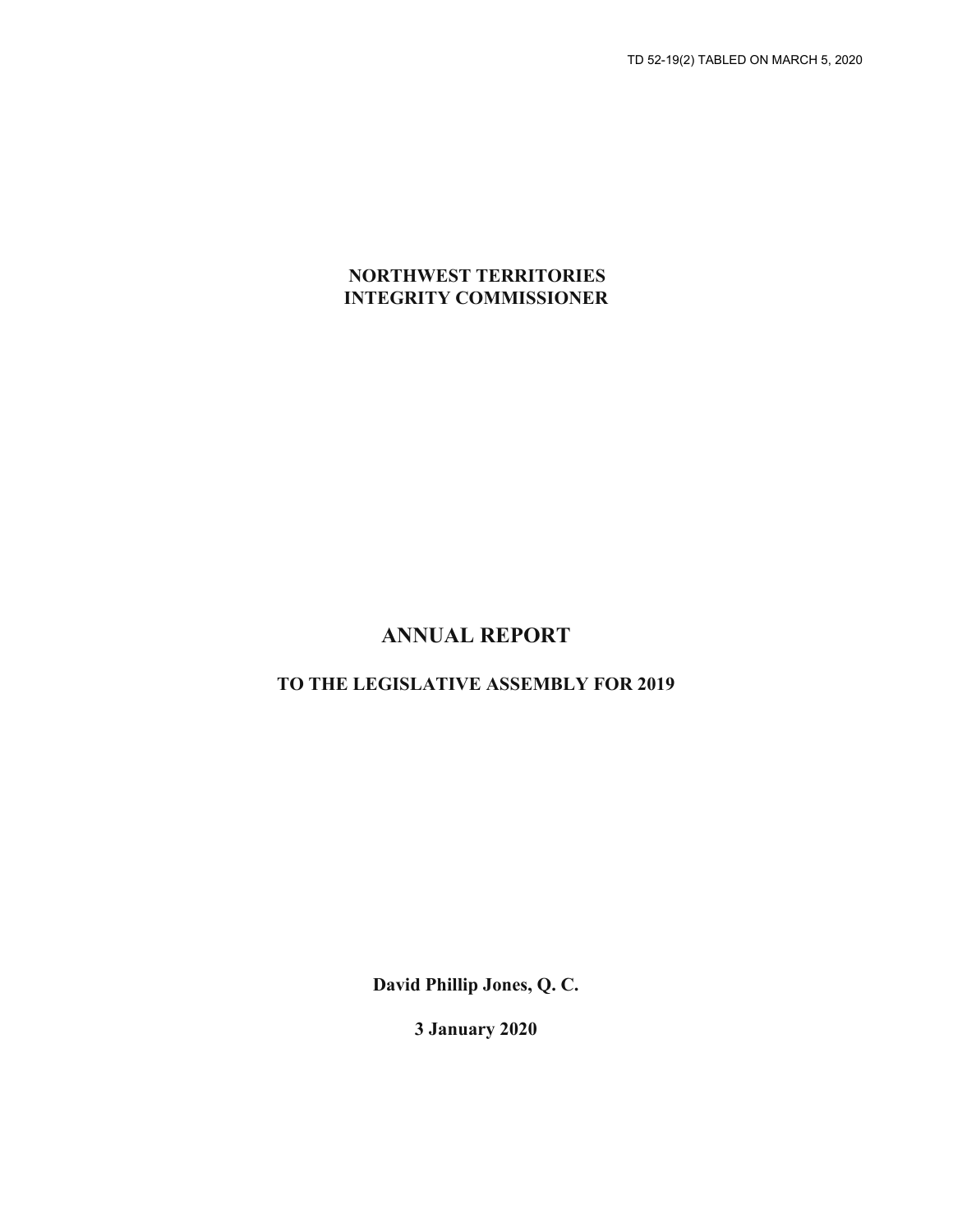**Northwest Territories Integrity Commissioner**

## **ANNUAL REPORT**

### **to the Legislative Assembly for 2019**

This is my sixth Annual Report, and covers 2019.

## **A. JURISDICTION OF THE COMMISSIONER**

The Act was amended in 20[1](#page-1-0)9  $^1$  and (among other things) changed the title of the office from "Conflict of Interest Commissioner" to "Integrity Commissioner."

Part 3 of the Act confers jurisdiction on the Integrity Commissioner.

### **1. Disclosure Statements**

- Section 87 of the Act requires Members of the Legislative Assembly to make an annual private disclosure of their private interests (including the private interests of their immediate families) by filing with me a Disclosure Statement detailing specifics of income, assets, liabilities and financial interests.
- Prior to the 2019 amendment to the Act, section 87(1) of the Act specified the deadline by which a Member was required to file their Disclosure Statement with me to be the 60th day after the commencement of the first sitting of the Legislative Assembly after the election of the Memberthe first sitting was on 16 December 2015, so the deadline anniversary was 16 February 2019. I received Disclosure Statements from all Members by that deadline.

The 2019 amendment to the Act changed the deadline in section 87(1) from 60 days to 90 days. There was a general election on October 1, 2019. The first sitting of the 19th Legislative Assembly was on Friday, October 25. The 90th day thereafter is January 23, 2020, and that is the deadline for all Members to file their Disclosure Statements.

<span id="page-1-0"></span>• Section 88 of the Act requires the Members to meet with me following the filing of their

<sup>&</sup>lt;sup>1</sup> An Act to Amend the Legislative Assembly and Executive Council Act, No. 2, S.N.W.T. 2019, c. 22.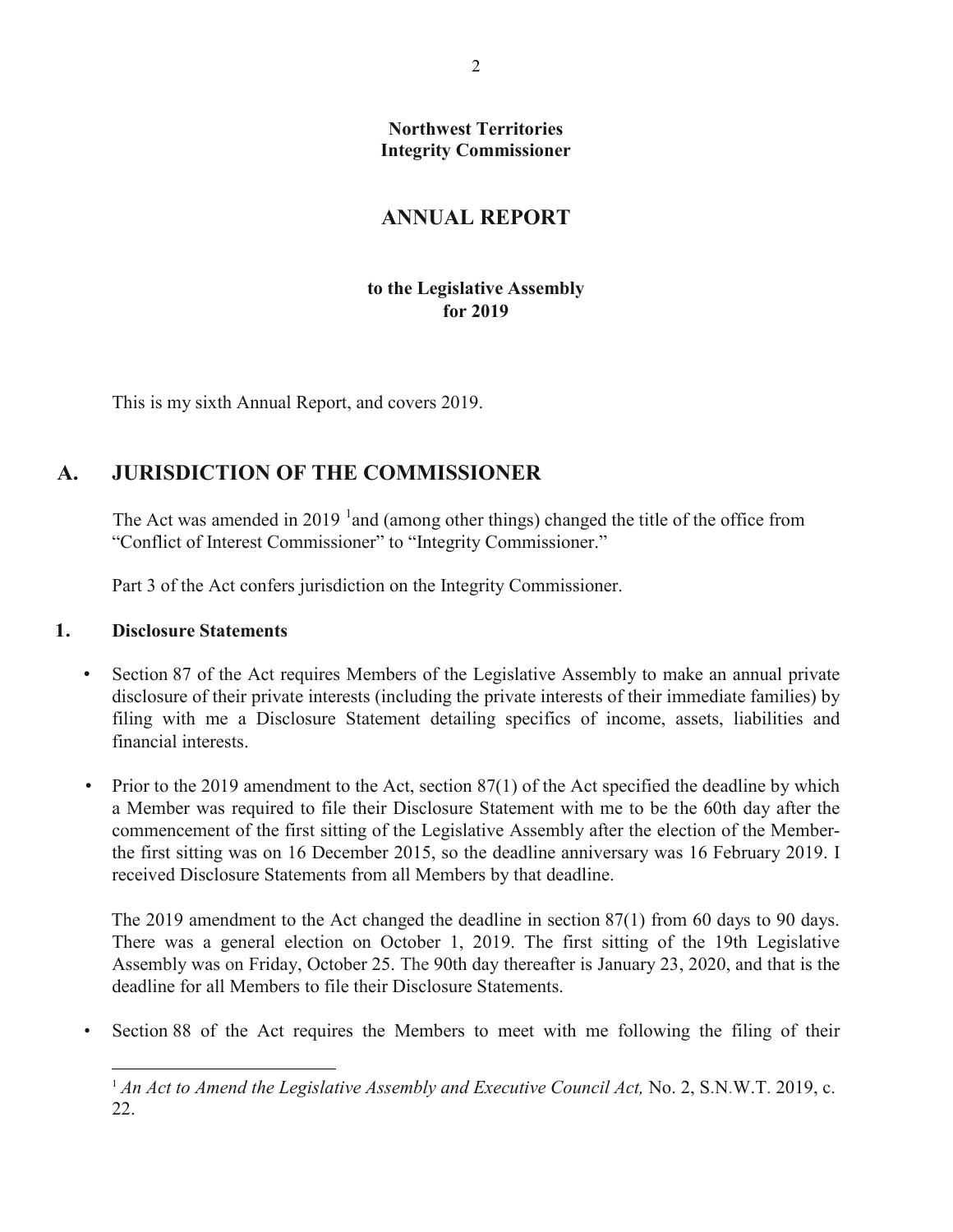Disclosure Statements to ensure that adequate disclosure has been made and to receive advice from me with respect to their obligations under the Act. I met personally with most Members when I was in Yellowknife in February 2019, and reviewed their respective Disclosure Statements. I believe the Members have a satisfactory understanding of their obligations under the Act, and have complied with those obligations.

I was also present in Yellowknife in May 2019 on another matter, and was available to meet with several Members at that time.

In addition, I came to Yellowknife in December 2019 to meet with the Members of the 19th Legislative Assembly to discuss their obligations under the Act, and to assist in the completion of their Disclosure Statements which must be filed by January 23, 2020.

• Section 89 outlines my responsibility to prepare a public disclosure statement for each member who has provided a Disclosure Statement. I prepared the public disclosure statements and filed them in the Registry maintained for this purpose at the Legislative Library in Yellowknife. In addition, section 89 requires the preparation of a supplementary public disclosure statement where a member has provided me with a Supplementary Disclosure Statement. During the course of the year, I received a number of Supplementary Disclosure Statements and prepared the corresponding supplementary public disclosure statements which were filed in the Registry.

The 2019 amendment to the Act now requires the next set of public Disclosure Statements to be available on-line.

- Section 90 provides that the Integrity Commissioner shall destroy any disclosure statements filed by former Members six years after the person ceased to be a Member (with certain exceptions, none of which is applicable). When the 17th Assembly ended in 2015, I diarized the future destruction of the disclosure statements for 2021 for those Members who were not re-elected in 2015. Similarly, with the end of the 18th Assembly ended in 2019, I have diarized the future destruction of the disclosure statements for 2025 for those Members who were not re-elected in the October 1, 2019 general election.
- Sections 97 and 98 permit the Speaker, Premier, Members or former members to request written advice and recommendations from the Integrity Commissioner on any matter respecting conflicts of interest and obligations under Part 3 (Conflict of Interest) of the Act. I received a number of such requests during the course of 2019. Because information provided and relating to the requests and any advice and recommendations of the Integrity Commissioner are confidential, I am not at liberty to provide any details about such requests. However, I am always available to respond to such requests.

### **2. Authorized Exceptions**

Under section 85(4), the Integrity Commissioner may authorize a member, corporation owned or controlled by the Speaker or a Minister or his or her immediate family, or former member to accept an appointment, benefit, contract or employment, or to engage in an activity that they may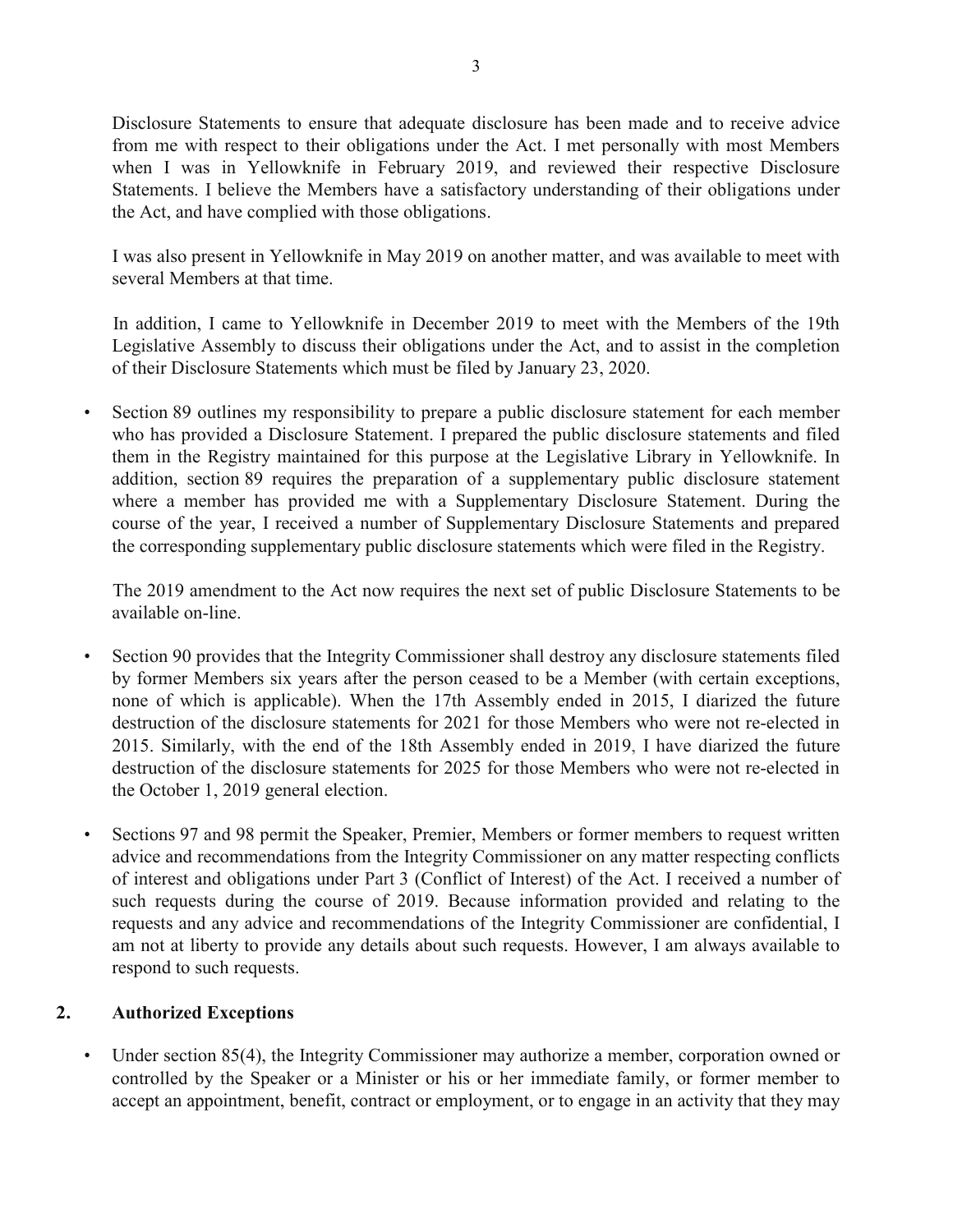otherwise be prohibited from accepting or engaging in, subject to such conditions as the Commissioner considers appropriate to impose, provided that the Commissioner is satisfied that the contract or activity is fair and reasonable and not contrary to the public interest.

### **3. Extensions of time**

No extensions of time for filing Disclosure Statements were required in 2019.

### **4. Complaints**

No member or former member was the subject of a complaint during the period covered by this report.

### **5. Code of Conduct**

The 2019 amendment to the Act added section 74.1 which requires the Legislative Assembly to adopt a Code of Conduct that establishes standards of conduct for Members. The Code of Conduct will remain in force from Assembly to Assembly until amended or replaced. Sections 100 to 102 of the Act gives the Integrity Commissioner authority to receive, investigate and report on complaints about alleged breaches of the Code of Conduct.

### **6. Authorized contracts by Members with a Government agency**

Section 85(4) gives the Integrity Commissioner discretion to approve a contract that section 79(1) would otherwise prohibit between a Member and a Governmental entity. Section 99(1)(b) requires the Integrity Commissioner to identify any such approved contract in the Commissioner's Annual Report.

I exercised my discretion to permit Mr. R. J. Simpson to purchase the property in which he lived from the Business Development and Investment Corporation ("BDIC"), which is a government entity. The condition was that the purchase price had to be at least equal to the list price established by the BDIC for the property, and the transaction must be approved by the Supreme Court of the Northwest Territories. Both conditions were satisfied.

## **B. CANADIAN CONFLICT OF INTEREST NETWORK ("CCOIN")**

All of the commissioners across the country belong to the Canadian Conflict of Interest Network. CCOIN provides a helpful resource whose members have generally similar legislation and face generally similar issues. In addition, CCOIN meets annually. The 2019 meeting was in Regina, Saskatchewan. CCOIN met in Yellowknife in 2003, and will meet here again from September 9 to 11, 2020.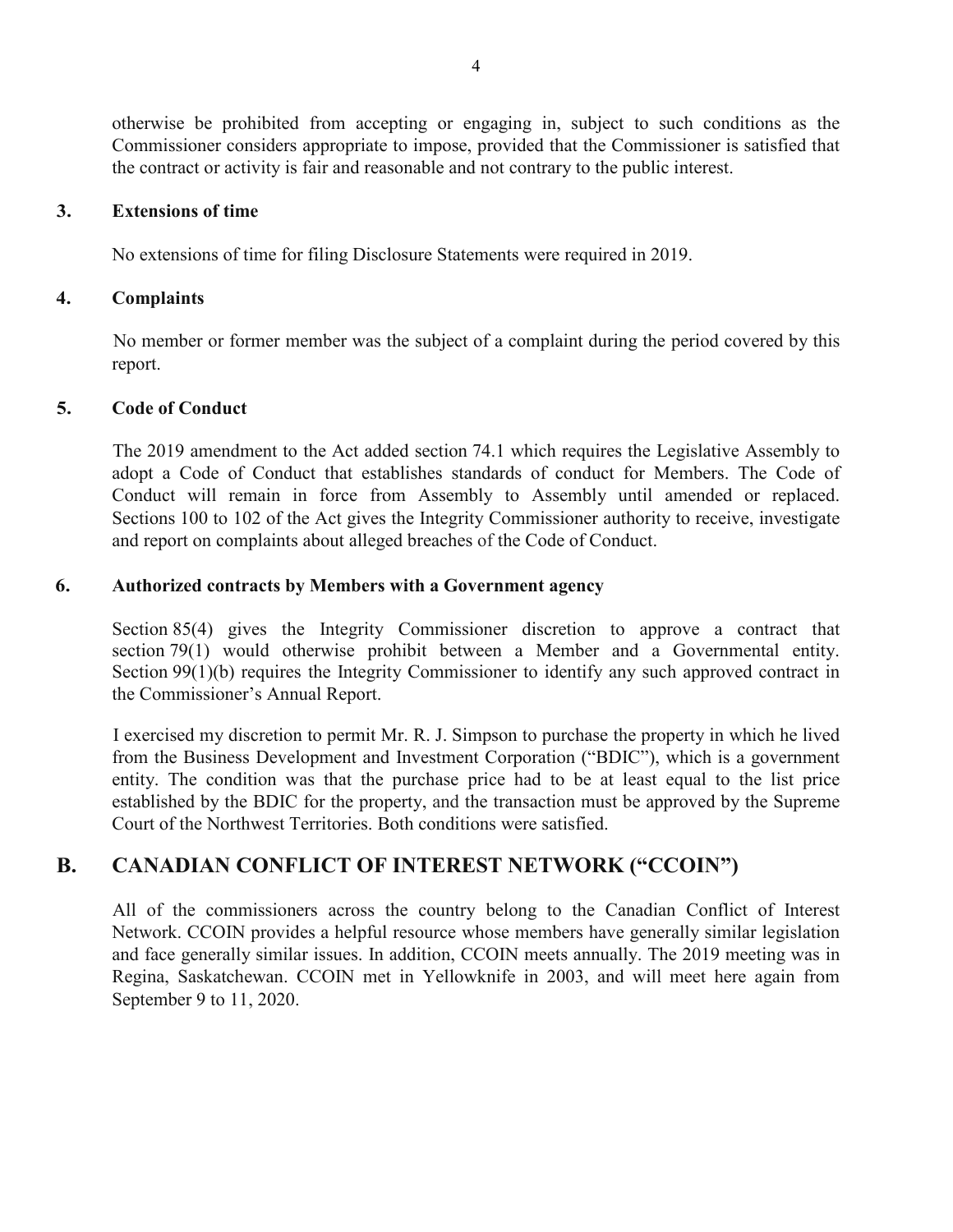### **C. ACKNOWLEDGMENTS**

I would like to publicly thank Tim Mercer, Clerk of the Legislative Assembly, and Cristal Cockney, the Members' Secretary, for their very able, willing, effective and cheerful assistance to me-and to Members and Ministers-in the administration of the conflict of interest legislation. Along with those two, Hailee Carlson is helping with the organization of the CCOIN meeting next September.

I would also like to thank my assistant, Linda Volz, in my office in Edmonton for her support to me in performing this function.

Finally, I appreciate the confidence shown in me in performing this task.

## **D. CONTACT INFORMATION**

I can be contacted as follows:

David Phillip Jones, Q. C. 300 Noble Building 8540 - 109 Street N.W. Edmonton, Alberta T6G 1E6

| Phone: | $(780)$ 433-9000        |
|--------|-------------------------|
| Fax:   | $(780)$ 433-9780        |
| Email: | dpjones@sagecounsel.com |

All of which is respectfully submitted this 3rd day of January 2020 by:

David Phillip Jones, Q. C. Integrity Commissioner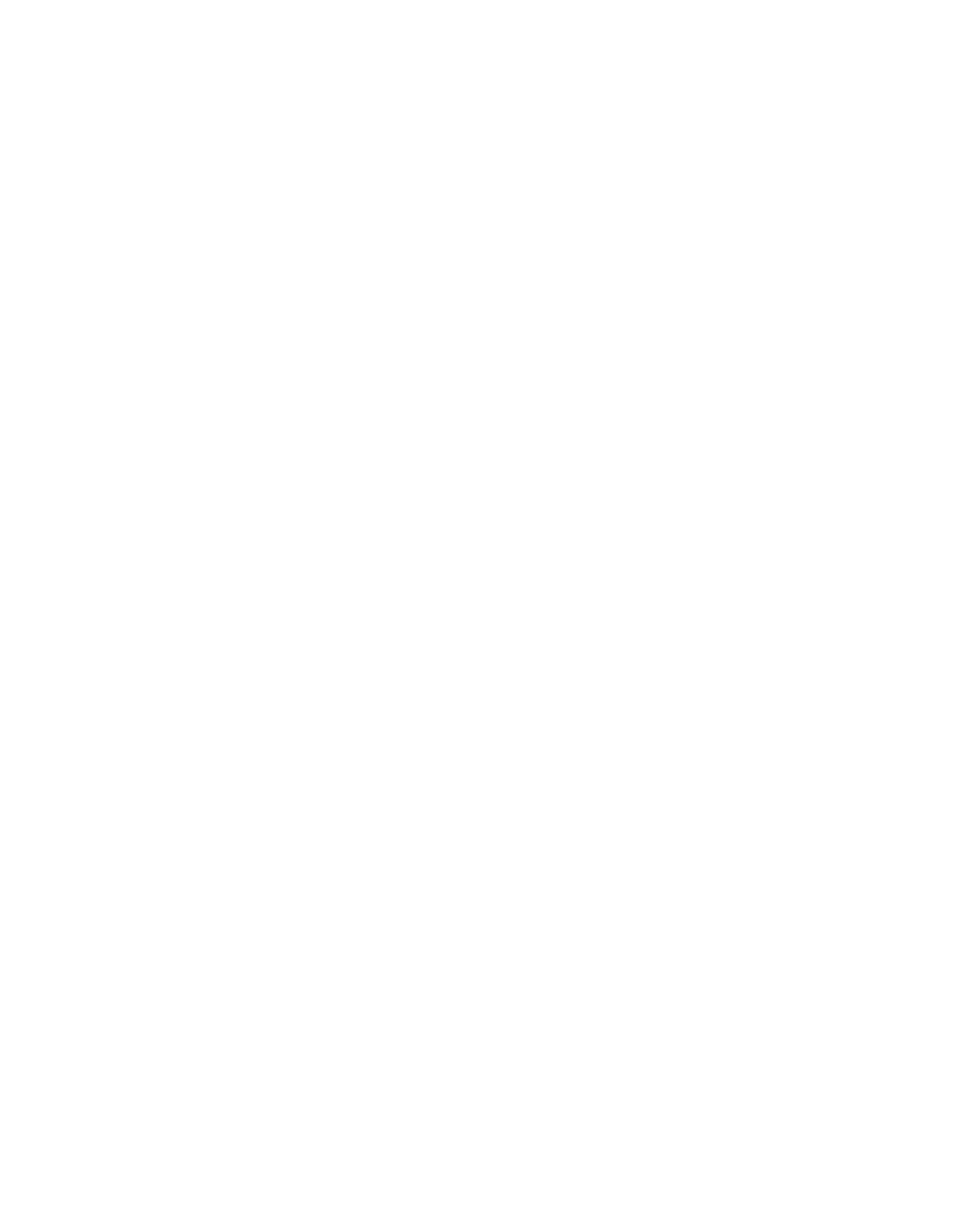# **COMMISSAIRE À L'INTÉGRITÉ DES TERRITOIRES DU NORD-OUEST**

## **RAPPORT ANNUEL 2019**

**présenté à l'Assemblée législative**

**David Phillip Jones, c.r.**

**3 janvier 2020**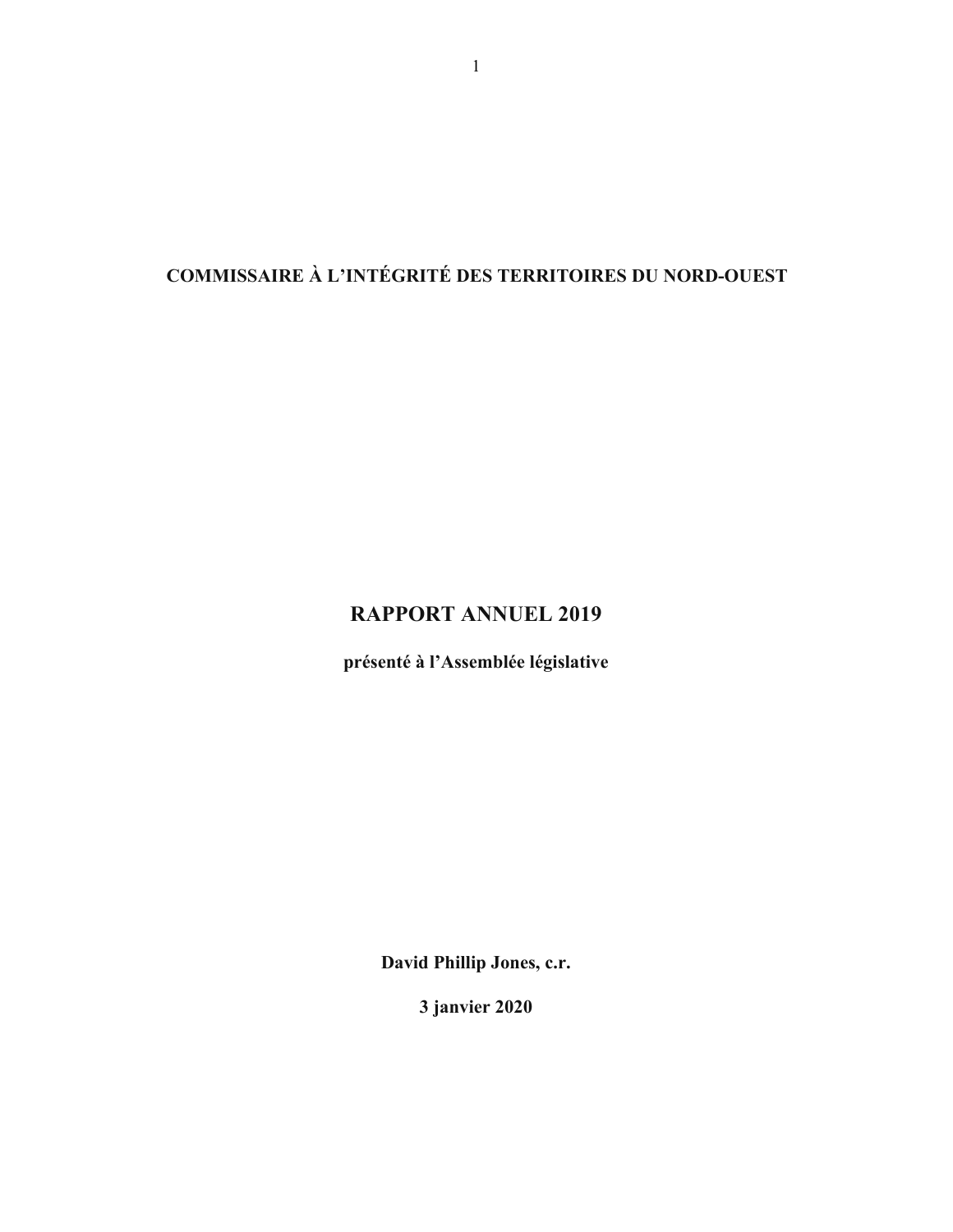### **Commissaire à l'intégrité des Territoires du Nord-Ouest**

## **RAPPORT ANNUEL 2019**

### **présenté à l'Assemblée législative**

Il s'agit de mon sixième rapport annuel et il couvre l'année 2019.

## **A. COMPÉTENCE DU COMMISSAIRE**

En vertu de la Loi modifiée de 2019<sup>1</sup>, le titre de « commissaire à l'intégrité » a remplacé celui de « commissaire aux conflits d'intérêts ».

La partie 3 de la Loi consacre la compétence du commissaire à l'intégrité.

### **1. États de divulgation**

l

- L'article 87 de la Loi exige des députés de l'Assemblée législative qu'ils fassent annuellement une divulgation, en toute confidentialité, de leurs intérêts privés (y compris ceux des membres de leur famille immédiate) en déposant au bureau du commissaire un état de divulgation où sont détaillés leurs revenus, leurs actifs, leurs dettes et leurs intérêts financiers.
- Avant la modification de 2019, le paragraphe 87(1) de la Loi précisait aussi la date limite à laquelle le député doit déposer son état de divulgation à mon bureau. Plus précisément, cela devait être fait au plus tard 60 jours suivant le début de la première séance de l'Assemblée législative qui suit l'élection du député, ce qui correspondait au 16 décembre 2015. La date limite était donc le 16 février 2019. J'ai bien reçu l'état de divulgation de tous les députés de l'Assemblée législative pour ladite échéance.

En vertu de la Loi modifiée de 2019, ce délai prévu au paragraphe 87(1) est passé de 60 à 90 jours. L'élection générale s'est tenue le  $1<sup>er</sup>$  octobre 2019 et la Dix-neuvième Assemblée législative a tenu sa première session le vendredi 25 octobre. Par conséquent, le 90<sup>e</sup> jour suivant est le 23 janvier 2020, et c'est la date limite à laquelle tous les députés doivent déposer leur état de divulgation.

<sup>&</sup>lt;sup>1</sup> Loi no 2 modifiant la Loi sur l'Assemblée législative et le Conseil exécutif, L.T.N.-O. 2019, *ch. 22*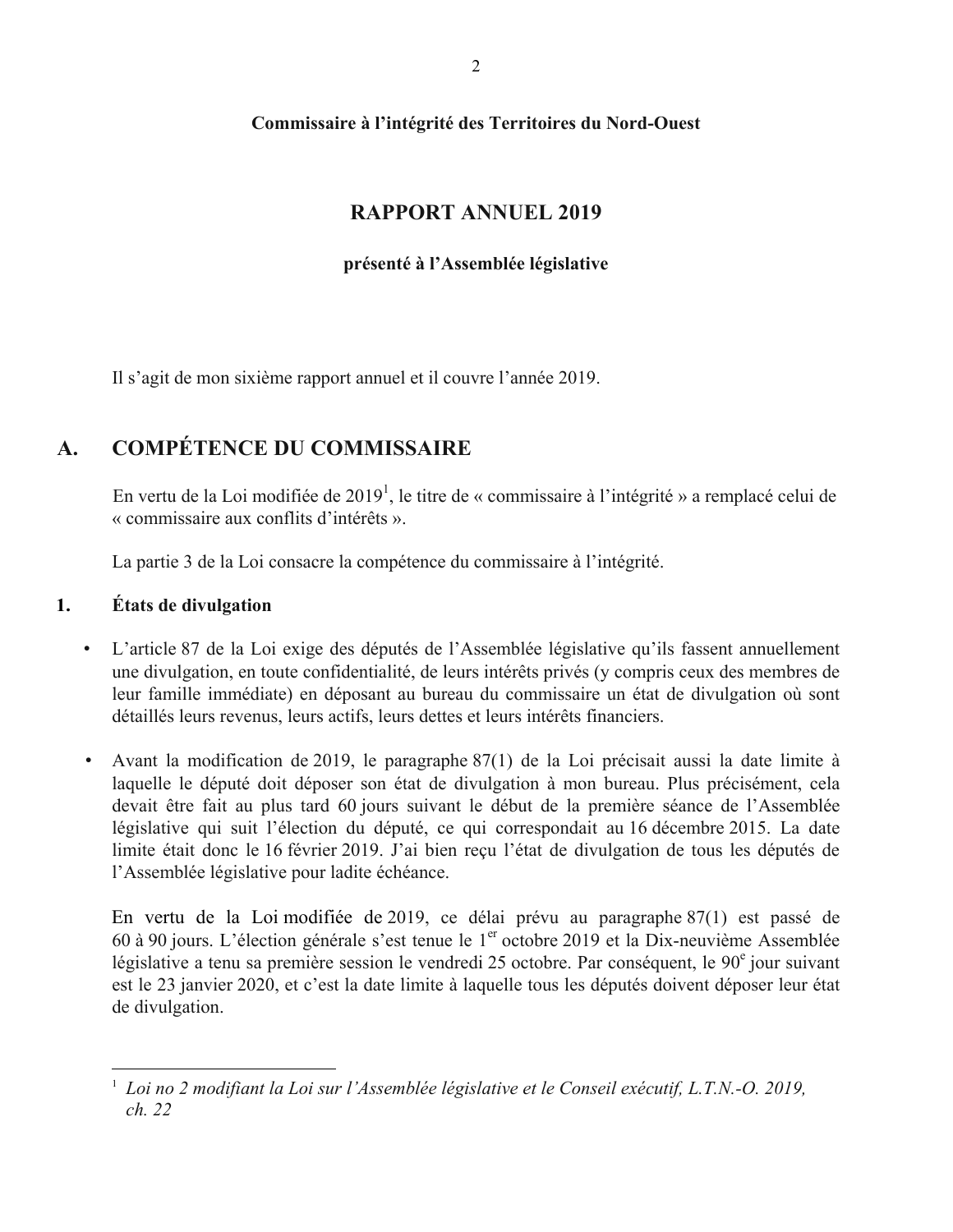L'article 88 de la Loi exige des députés qu'ils me rencontrent après le dépôt de leurs états de divulgation, afin de s'assurer qu'une divulgation adéquate a été faite et, par ailleurs, pour qu'ils puissent obtenir des conseils de ma part à l'égard de leurs obligations en vertu de la Loi. J'ai rencontré la plupart des députés lors de mon séjour à Yellowknife, en février 2019, et j'ai examiné chaque état de divulgation. Je crois que les députés ont une compréhension satisfaisante de leurs obligations en vertu de la Loi, et qu'ils les ont respectées.

Je me suis également déplacé à Yellowknife en mai 2019 pour une autre raison, et j'ai pu à cette occasion rencontrer plusieurs députés.

En outre, je suis venu à Yellowknife en décembre 2019 pour rencontrer les membres de la 19<sup>e</sup> Assemblée législative afin de discuter de leurs obligations en vertu de la Loi, et pour les aider à remplir leurs états de divulgation qui devaient être déposés au plus tard le 23 janvier 2020.

L'article 89 expose ma responsabilité de préparer un état de divulgation public pour chaque député qui en a fourni un. Les états de divulgation ont été préparés et dûment déposés dans un registre public conservé à la bibliothèque de l'Assemblée législative, à Yellowknife. L'article 89 exige également que je prépare un état de divulgation public supplémentaire si un député me présente un état de divulgation supplémentaire. J'ai reçu, au cours de l'année, un certain nombre d'états de divulgation supplémentaires, et j'ai préparé les états de divulgation publics supplémentaires correspondants, qui ont été déposés au registre officiel.

En vertu de la Loi modifiée de 2019, les états de divulgation publics doivent être accessibles en ligne.

- L'article 90 prévoit que le commissaire à l'intégrité doit détruire tout état de divulgation déposé par un député six ans après que ledit député a quitté ses fonctions (sous réserve de certaines exceptions, dont aucune ne s'applique ici). À la fin de la 17<sup>e</sup> Assemblée législative en 2015, j'ai inscrit au calendrier de 2021 la destruction des états de divulgation des députés qui n'ont pas été réélus en 2015. Dans la même veine, à la fin de la 18<sup>e</sup> Assemblée législative en octobre 2019, j'ai inscrit au calendrier de 2025 la destruction des états de divulgation des députés qui n'ont pas été réélus le 1<sup>er</sup> octobre 2019.
- Les articles 97 et 98 permettent au président de l'Assemblée législative, au premier ministre, aux députés et aux anciens députés de soumettre par écrit, au commissaire à l'intégrité, une demande de conseils et de recommandations de sa part au sujet de toute question en lien avec les conflits d'intérêts et les obligations des députés en vertu de la Partie 3 (Conflit d'intérêts) de la Loi. J'ai reçu plusieurs demandes en ce sens au cours de l'année 2019. Étant donné que l'information fournie dans le cadre de telles démarches de questionnement est de nature confidentielle, tout comme le sont mes conseils et recommandations, je ne peux bien sûr pas en dire plus. Toutefois, je suis toujours disponible pour répondre aux demandes de conseils des députés.

### **2. Exceptions autorisées**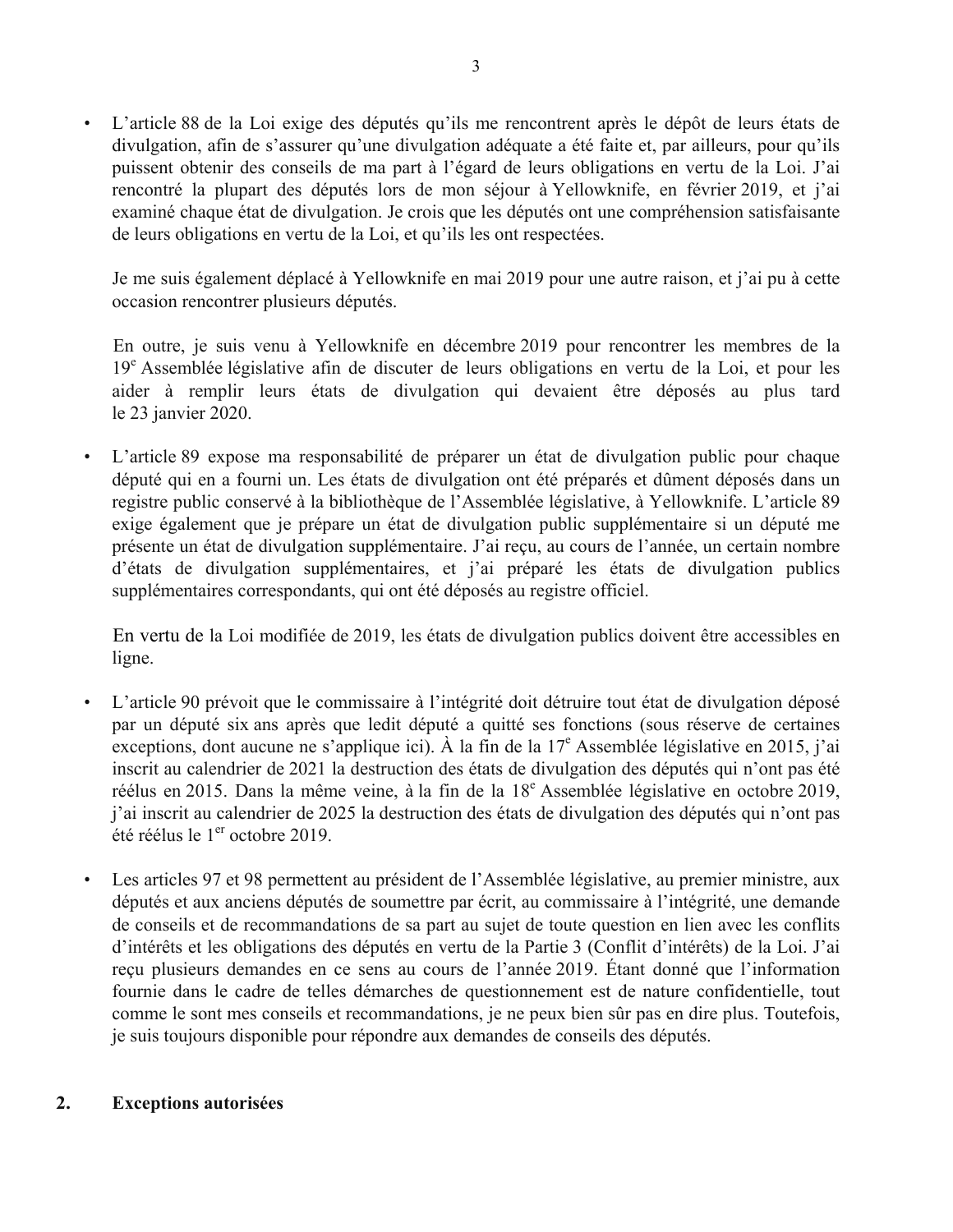• En vertu du paragraphe 85(4), je suis habilité à autoriser un député, un ancien député ou une personne morale contrôlée par le président de l'Assemblée législative ou un ministre (ou un membre de leur famille immédiate) à accepter une nomination, un avantage, un contrat ou un emploi, ou à entreprendre une activité qu'il leur serait normalement défendu d'accepter ou d'entreprendre. En pareil cas, la personne ou l'entreprise concernée se verrait demander de respecter certaines conditions que je jugerais approprié d'imposer, et ce, parce que je serais d'avis que l'acceptation du contrat ou la participation à l'activité donne lieu à une contrepartie juste et raisonnable et, donc, que la situation n'est pas contraire à l'intérêt public.

### **3. Prolongations**

Aucune prolongation du délai de dépôt des états de divulgation n'a été requise en 2019.

### **4. Plaintes**

Aucun député ou ancien député n'a fait l'objet d'une plainte au cours de la période visée par le présent rapport.

### **5. Code de conduite**

En vertu de l'article 74.1 de la Loi modifiée de 2019, l'Assemblée législative doit adopter un code de conduite des députés qui reste en vigueur d'une assemblée à l'autre jusqu'à ce qu'il soit modifié ou remplacé. Les articles 100 à 102 de la Loi me confèrent le pouvoir de recevoir des plaintes relatives à des violations alléguées du code de conduite, de mener des enquêtes et de faire rapport à ce sujet.

### **6. Contrats autorisés entre les députés et une agence gouvernementale**

En vertu du paragraphe 85(4), j'ai le pouvoir discrétionnaire d'approuver un contrat qui serait normalement interdit en vertu du paragraphe 79(1) entre un député et une entité gouvernementale. Si j'approuve un tel contrat, j'ai l'obligation de le signaler dans mon rapport annuel, en vertu de l'alinéa 99(1)(b).

J'ai usé de ce pouvoir discrétionnaire pour permettre à la Société d'investissement et de développement (SID), une entité gouvernementale, de vendre à M. R. J. Simpson la propriété dans laquelle il résidait, à condition que le prix d'achat soit au moins égal au prix indiqué sur la liste établie par la SID pour ladite propriété, et que la transaction soit approuvée par la Cour suprême des TNO. Les deux conditions ont été remplies.

## **B. RÉSEAU CANADIEN EN MATIÈRE DE CONFLITS D'INTÉRÊTS**

Tous les commissaires à l'intégrité au pays sont membres du Réseau canadien en matière de conflits d'intérêts. Celui-ci est une ressource utile dont les membres sont régis par une législation presque similaire et font généralement face aux mêmes défis. Le Réseau tient ses assises